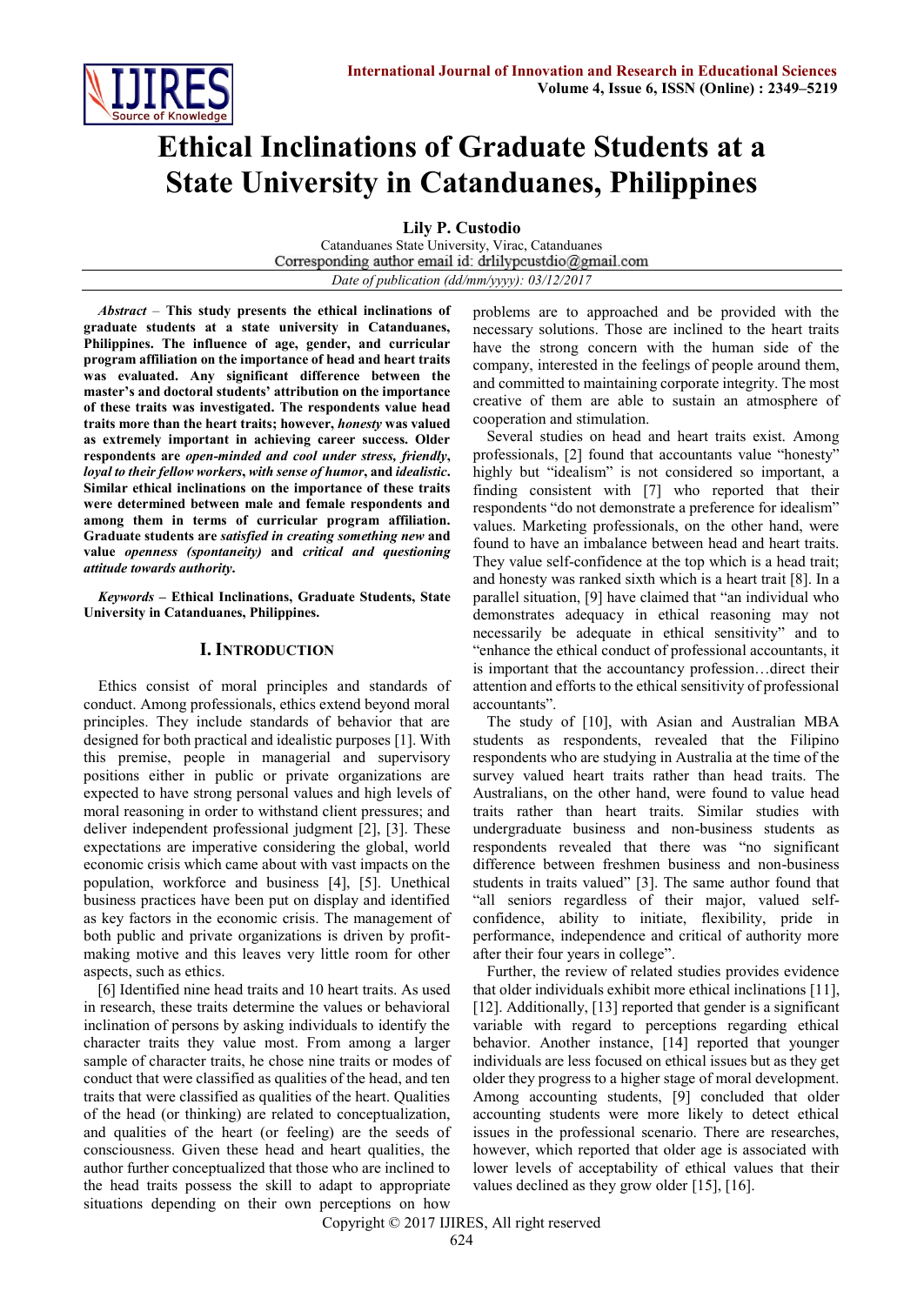

[17] Commented that the impact of gender on ethical judgment is "complex and unsettled". They argued that "males view achievements as a competition and are more likely to bend the rules to succeed, whereas females are more concerned with self-performance, as opposed to relative performance". These authors together with other researchers [18], [9], [14], [5], [19] found gender to have no significant difference in ethical perceptions or judgments. Several studies, however, explicitly concluded that women are more ethical than men [20], [21], [22], [15], [23], [13], [16], [24]. Contrary to these studies, [4] reported that their male subjects indicated a higher level of ethical attitudes when compared to females. The subjects included a crossnational study comprising students from Australia, Singapore and Hong Kong.

Gaps noted from the review of related literature and studies previously undertaken showed that (a) there is a dearth of similar study done in the Philippines; (b) although a number of studies on ethical perceptions using [6] head and heart traits were identified from different countries, only one was found to have made use of Filipinos as part of the subjects; (c) most of the researches reviewed utilized business, accountants and marketing students, trainees or professionals, noting that there was no study which focused yet on both master's and doctoral students; (d) the imbalance of findings noted from the different studies reviewed is worth investigating if such will also be manifested by the subjects of the present study. In addressing these gaps, the present study aims to determine the head and heart values among graduate students at a state university in Catanduanes, Philippines. The influence of age, gender, and curricular program affiliation of the respondents' ethical inclinations was evaluated. Any significant difference between master's and doctoral students' attribution on the importance of these traits which measure head and heart values was likewise investigated.

## **II. METHODOLOGY**

Respondents of the study include 103 master's students and 30 doctoral students who were enrolled during the second semester of School Year 2014-2015 at a state university in Catanduanes, Philippines. Of the 103 master's students, 27 are enrolled in Master in Business Administration (MBA), 26 are enrolled in Master of Public Administration (MPA), and 50 are enrolled in Master of Arts in Educational Management (MAEM). Simple random sampling was used in determining the sample size.

Women participants in the study outnumbered the men participants. Most of the respondents aged 27-37 years old. The number of respondents on the four curricular programs is almost evenly distributed: 30 for PhDEM, 27 for MBA, 50 for MAEM, and 26 for MPA. Most PhDEM and MAEM student-respondents hold supervisory positions either in the Department of Education or in a state university. Similarly, majority of the MBA and MPA student-respondents are employed as support staff in both public and private organizations with some of them holding first-line supervisory positions.

Data for this research were gathered through a question-

-naire. Considering that the instrument used has a foreign origin, its applicability in the local setting was tested using Cronbach's Alpha which gleaned a coefficient correlation of 0.94. In determining the respondents who participated in the final inquiry, the number of classes needed for each curricular program during the second semester of School Year 2014-2015 was determined as the basis of who should be given the questionnaire per sample size. In the distribution of the questionnaire, a fishbowl technique was used in determining the names of the prospective respondents. The distribution of questionnaire was undertaken for three Saturdays in February 2015. Professors teaching the courses in the different programs facilitated the distribution and retrieval of the accomplished questionnaires.

The study used the head and heart traits initiated by [6] which was subsequently used by several researchers up to this time. It consisted of nine head traits and 10 heart traits. Part I of the instrument sought information on the demographic profile of the respondents such as age, gender, and curricular program affiliation. The second part lists the head and heart traits which required the respondents to rate each trait on the degree of its importance in achieving success in their career using a 5-point Likert scale. The five scales are: "5" (extremely important); "4" (highly important); "3" (moderately important); "2" (less important); and "1" (not important). All measures were provided quantification which made use of 5 ranges of percentages with 100 percent as the upper limit using an interval of 20. The questionnaires were distributed in February 2015. Frequency count, standard deviation, weighted mean, rank, independent sample z-test, and oneway ANOVA with Post-Hoc Multiple Comparison Test (Tukey HSD) were the statistical tools used.

## **III. RESULTS AND DISCUSSION**

Table I presents the results of the ranking of the respondents on the level of importance of the head and heart traits. Honesty, a heart trait, ranked first. This trait was followed by the nine head traits according to the ranking. It shows, however, that the respondents' values are dominated by the head traits. All other heart traits ranked below the head traits.

Data analysis on the influence of age on the respondents' head and heart traits is shown in Table II, while the summary of post-hoc analysis on the influence of age to head and heart values is shown in Table IIa.

| <b>Table I.</b> Level of Importance of the Respondents' Attribution to |  |
|------------------------------------------------------------------------|--|
| the Head and Heart Values                                              |  |

|                                   | <b>Overall Rating</b>        |         |      |  |  |
|-----------------------------------|------------------------------|---------|------|--|--|
| <b>Head and Heart Values</b>      | Standard<br><b>Deviation</b> | Mean*   | Rank |  |  |
| <b>Head Traits</b>                |                              |         |      |  |  |
| 1. Satisfaction in creating       |                              |         |      |  |  |
| something new                     | 0.059                        | 4.534   | 90   |  |  |
| 2. Ability to take the initiative | 0.053                        | 4 6 24  | 55   |  |  |
| 3. Flexibility                    | 0.053                        | 4632    | 70   |  |  |
| 4. Cooperativeness                | 0.054                        | 4 6 9 2 | 20   |  |  |
| 5 Self-confidence                 | 0.051                        | 4692    | 40   |  |  |
| 6. Pleasure in learning something |                              |         |      |  |  |
| New                               | 0.053                        | 4 6 24  | 55   |  |  |
| 7. Open-mindedness                | 0.052                        | 4692    | 30   |  |  |
| 8 Coolness under stress           | 0.054                        | 4.563   | 80   |  |  |
| 9. Pride in performance           | 0.079                        | 4.083   | 90   |  |  |

Copyright © 2017 IJIRES, All right reserved 625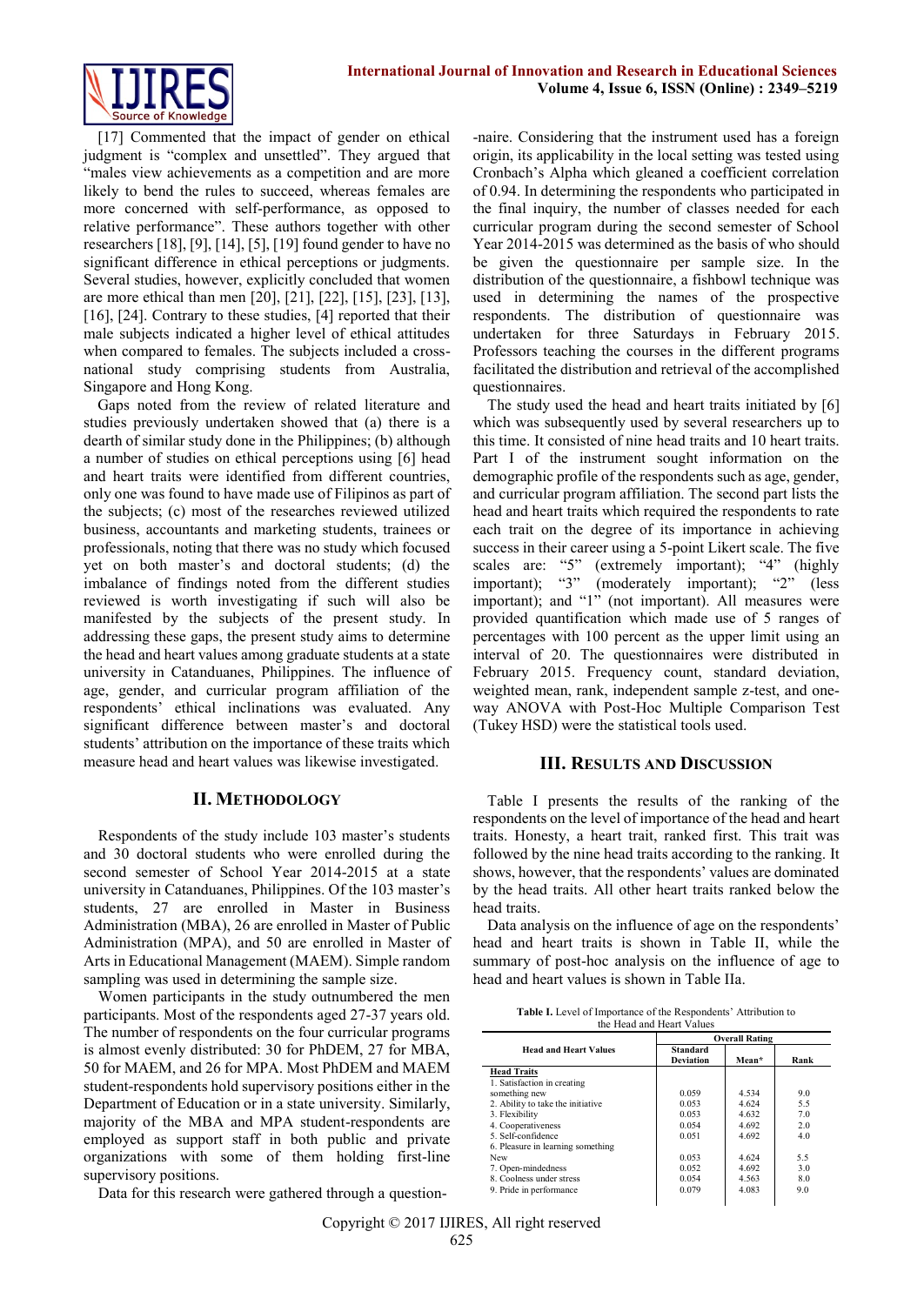

# **International Journal of Innovation and Research in Educational Sciences Volume 4, Issue 6, ISSN (Online) : 2349–5219**

|                                   |                              | <b>Overall Rating</b> |                |  |  |
|-----------------------------------|------------------------------|-----------------------|----------------|--|--|
| <b>Head and Heart Values</b>      | Standard<br><b>Deviation</b> | Mean*                 | Rank           |  |  |
| <b>Heart Traits</b>               |                              |                       |                |  |  |
| 1. Honesty                        | 0.047                        | 4 8 0 4               | 1 <sub>0</sub> |  |  |
| 2. Independence (vs.dependence)   | 0.062                        | 4 3 2 3               | 150            |  |  |
| 3 Friendliness                    | 0.060                        | 4.356                 | 140            |  |  |
| 4. Loyalty to fellow workers      | 0.064                        | 4414                  | 100            |  |  |
| 5. Openness (spontaneity)         | 0.062                        | 4 3 6 8               | 120            |  |  |
| 6 Sense of humor                  | 0 0 7 4                      | 4 2 3 6               | 170            |  |  |
| 7. Compassion                     | 0.067                        | 4 4 2 9               | 110            |  |  |
| 8. Critical and questioning       |                              |                       |                |  |  |
| attitude towards authority        | 0.068                        | 4.158                 | 180            |  |  |
| 9. Idealism (Pursue and live your |                              |                       |                |  |  |
| life according to ideals)         | 0.006                        | 4 3 6 1               | 130            |  |  |
| 10. Generosity                    | 0.072                        | 4.308                 | 16.0           |  |  |

\*Scale of Rating:

5 - Extremely important4 - Highly important3 - Moderately important

2 - Less important1 - Not important

**Table II.** Summary of Tests on the Influence of Age on the Respondents' Head and Heart Values

| Head and Heart Values                                            | Test<br>Statistic | Com-<br>puted<br>Value | $\Omega$<br>Value | Deci-<br>sion | Interpre<br>-tation |
|------------------------------------------------------------------|-------------------|------------------------|-------------------|---------------|---------------------|
| <b>Head Traits</b>                                               |                   |                        |                   |               |                     |
| 1. Satisfaction in creating<br>something new                     | F                 | 4.03                   | 0.78              | Accept<br>Ho  | <b>NSI</b>          |
| 2. Ability to take the<br>Initiative                             | F                 | 2.87                   | 0.13              | Accept<br>Ho  | NSI                 |
| 3. Flexibility                                                   | F                 | 2.53                   | 0.16              | Accept<br>Ho  | <b>NSI</b>          |
| 4. Cooperativeness                                               | F                 | 2.05                   | 021               | Accept<br>Ho  | NSI                 |
| 5 Self-confidence                                                | F                 | 1 3 5                  | 0.33              | Accept<br>Ho  | NSI                 |
| 6. Pleasure in learning<br>something new                         | F                 | 2.87                   | 0.13              | Accept<br>Ho  | <b>NSI</b>          |
| 7. Open-mindedness                                               | F                 | 696                    | 0.03              | Reject<br>Ho  | WSI                 |
| 8. Coolness under stress                                         | F                 | 6 4 4                  | 0.03              | Reject<br>Ho  | WSI                 |
| 9. Pride in performance                                          | F                 | 2.58                   | 0.16              | Accept<br>Ho  | NSI                 |
| <b>Heart Traits</b>                                              |                   |                        |                   |               |                     |
| 1. Honesty                                                       | F                 | 1.65                   | 0 27              | Accept<br>Ho  | <b>NSI</b>          |
| 2. Independence (vs.<br>dependence)                              | F                 | 3.36                   | 011               | Accept<br>Ho  | <b>NSI</b>          |
| 3 Friendliness                                                   | F                 | 5.34                   | 0.05              | Reject<br>Ho  | WSI                 |
| 4. Loyalty to fellow<br>Workers                                  | F                 | 7.03                   | 0.03              | Reject<br>Ho  | WSI                 |
| 5. Openness (spontaneity)                                        | F                 | 2.36                   | 0.18              | Accept<br>Ho  | <b>NSI</b>          |
| 6 Sense of humor                                                 | F                 | 14 16                  | 0.01              | Reject<br>Ho  | WSI                 |
| 7. Compassion                                                    | F                 | 498                    | 0.06              | Accept<br>Ho  | <b>NSI</b>          |
| 8. Critical and questioning<br>attitude towards<br>authority     | F                 | 32.99                  | 000               | Reject<br>Ho  | WSI                 |
| 9.Idealism (Pursue and<br>live your life according<br>to ideals) | F                 | 6.81                   | 0.03              | Reject<br>Ho  | WSI                 |
| 10. Generosity                                                   | F                 | 4.03                   | 0.08              | Accept        | <b>NSI</b>          |

Ho Ho: The head and heart values of the graduate students are not influenced by age. *Legend:* WSI = with significant influence NSI = no significant influence

Two head traits were influenced by age when tested using one-way ANOVA. The Tukey HSD analysis shows that age categories of 27-37 years old and 55-64 years old differ in terms of open-mindedness and coolness under stress (see Table IIa). Respondents who are 55-64 years old score higher in open-mindedness and in coolness under stress compared to respondents who are 27-37 years old. Similarly, the respondents who are 55-64 years old score higher on three heart traits, namely: friendliness, loyalty to fellow workers, and idealism than those who are 27-37 years old. On the other hand, the respondents who are 27- 37 years old score higher in sense of humor and in critical and questioning attitude towards authority compared to the respondents who are 38-54 years old.

| <b>Variables</b>                                                                                                                      | the respondents fread and freater andes<br><b>Test</b> | Com-<br>puted | Tabu-<br>lar | <b>Remarks</b>                                                                                |
|---------------------------------------------------------------------------------------------------------------------------------------|--------------------------------------------------------|---------------|--------------|-----------------------------------------------------------------------------------------------|
|                                                                                                                                       | <b>Statistic</b>                                       | Value         | Value        |                                                                                               |
| <b>Head Traits and Pair of Age</b><br><b>Bracket</b>                                                                                  |                                                        |               |              |                                                                                               |
| Open-mindedness;<br>$\bullet$<br>27-37 years old (Mean = $4.73$ )<br>& 55-64 years old<br>$(Mean = 5.00)$                             | $\circ$                                                | 3.46          | 3.07         | Importance of<br>open-<br>mindedness is<br>different                                          |
| Coolness under stress;<br>27-37 years old (Mean = $4.53$ )<br>& 55-64 years old<br>$(Mean = 5.00)$                                    | $\circ$                                                | 3.33          | 3.07         | Importance of<br>coolness under<br>stress is<br>different                                     |
| <b>Heart Traits and Pair of Age</b><br><b>Bracket</b>                                                                                 |                                                        |               |              |                                                                                               |
| Friendliness:<br>$\bullet$<br>27-37 years old (Mean = $4.36$ )<br>& 55-64 years old<br>$(Mean = 5.00)$                                | $\circ$                                                | 3.13          | 3.07         | Importance of<br>friendliness<br>under stress is<br>different                                 |
| Loyalty to fellow workers:<br>27-37 years old(Mean = $4.41$ )<br>& 55-64 years old<br>$(Mean = 5.00)$                                 | Q                                                      | 3.48          | 3.07         | Importance of<br>loyalty to<br>fellow workers<br>is different                                 |
| Sense of humor;<br>$\bullet$<br>27-37 years old (Mean = $4.80$ )<br>& 38-54 years old<br>$(Mean = 4.10)$                              | Q                                                      | 4.19          | 3.07         | Importance of<br>sense of humor<br>is different                                               |
| • Critical and questioning<br>attitude towards authority:<br>27-37 years old (Mean = $4.43$ )<br>& 38-54 years old<br>$(Mean = 4.05)$ | Q                                                      | 6.39          | 3.07         | Importance of<br>critical and<br>questioning<br>attitude towards<br>authority is<br>different |
| · Idealism;<br>27 -37 years old (Mean=4.36)<br>& 55-64 years old<br>$(Mean = 4.75)$                                                   | Q                                                      | 342           | 3.07         | Importance of<br>idealism is<br>different                                                     |
| *Pairwise t-tests for Tukey simultaneous comparison of t-values, $df = 6$ ; $\alpha = 0.05$ , level                                   | of significance                                        |               |              |                                                                                               |

**Table IIa.** Summary of Post-hoc Analysis<sup>\*</sup> on the Influence of Age on the Pennandonte' Head and Heart Velues the Respondents' Head and Heart Values

Table III summarizes the results of data analysis on the effect of gender on ethical inclinations through the application of z-test. Results imply that gender did not influence the ethical inclinations of the respondents as represented by the nine head traits and 10 heart traits.

| the Respondents' Head and Heart Values                                |                                 |                          |                       |                 |                     |
|-----------------------------------------------------------------------|---------------------------------|--------------------------|-----------------------|-----------------|---------------------|
| <b>Head and Heart Values</b>                                          | <b>Test</b><br><b>Statistic</b> | $Com-$<br>puted<br>Value | Tabu-<br>lar<br>Value | Deci-<br>sion   | Interpre-<br>tation |
| <b>Head Traits</b><br>1. Satisfaction in<br>creating something<br>new | Z                               | 139                      | 196                   | Accept<br>Ho    | <b>NSI</b>          |
| 2. Ability to take the<br>Initiative                                  | Z                               | 0.49                     | 196                   | Accept<br>$H_0$ | <b>NSI</b>          |
| 3. Flexibility                                                        | Z                               | 141                      | 1.96                  | Accept<br>$H_0$ | <b>NSI</b>          |
| 4. Cooperativeness                                                    | Z                               | 1.09                     | 1.96                  | Accept<br>Ho    | <b>NSI</b>          |
| 5 Self-confidence                                                     | Z                               | 0.89                     | 196                   | Accept<br>Ho    | <b>NSI</b>          |
| 6. Pleasure in learning<br>something new                              | Z                               | 0.78                     | 1.96                  | Accept<br>$H_0$ | <b>NSI</b>          |
| 7. Open-mindedness                                                    | Z                               | 1.16                     | 1.96                  | Accept<br>Ho    | <b>NSI</b>          |
| 8. Coolness under stress                                              | Z                               | 0.62                     | 1.96                  | Accept<br>Ho    | <b>NSI</b>          |
| 9. Pride in performance                                               | Z                               | 0.91                     | 196                   | Accept<br>Ho    | <b>NSI</b>          |

**Table III.** Summary of Tests on the Influence of Gender on

| Table III. Continuation             |                                 |                          |                       |                          |                     |  |
|-------------------------------------|---------------------------------|--------------------------|-----------------------|--------------------------|---------------------|--|
| <b>Head and Heart Values</b>        | <b>Test</b><br><b>Statistic</b> | $Com-$<br>puted<br>Value | Tabu-<br>lar<br>Value | Deci-<br>sion            | Interpre-<br>tation |  |
| <b>Heart Traits</b>                 |                                 |                          |                       |                          |                     |  |
| 1. Honesty                          | Z                               | 1.09                     | 1.96                  | Accept<br>H <sub>0</sub> | NSI                 |  |
| 2. Independence (vs.<br>dependence) | Z                               | 0.77                     | 196                   | Accept<br>H <sub>0</sub> | NSI                 |  |
| 3 Friendliness                      | Z                               | 0.80                     | 1.96                  | Accept<br>H <sub>0</sub> | NSI                 |  |
| 4. Loyalty to fellow<br>Workers     | Z                               | 0.43                     | 1.96                  | Accept<br>H <sub>0</sub> | NSI                 |  |
| 5. Openness<br>(spontaneity)        | Z                               | 010                      | 196                   | Accept<br>H <sub>0</sub> | <b>NSI</b>          |  |
| 6 Sense of humor                    | Z                               | 019                      | 196                   | Accept<br>Ho             | NSI                 |  |

Copyright © 2017 IJIRES, All right reserved 626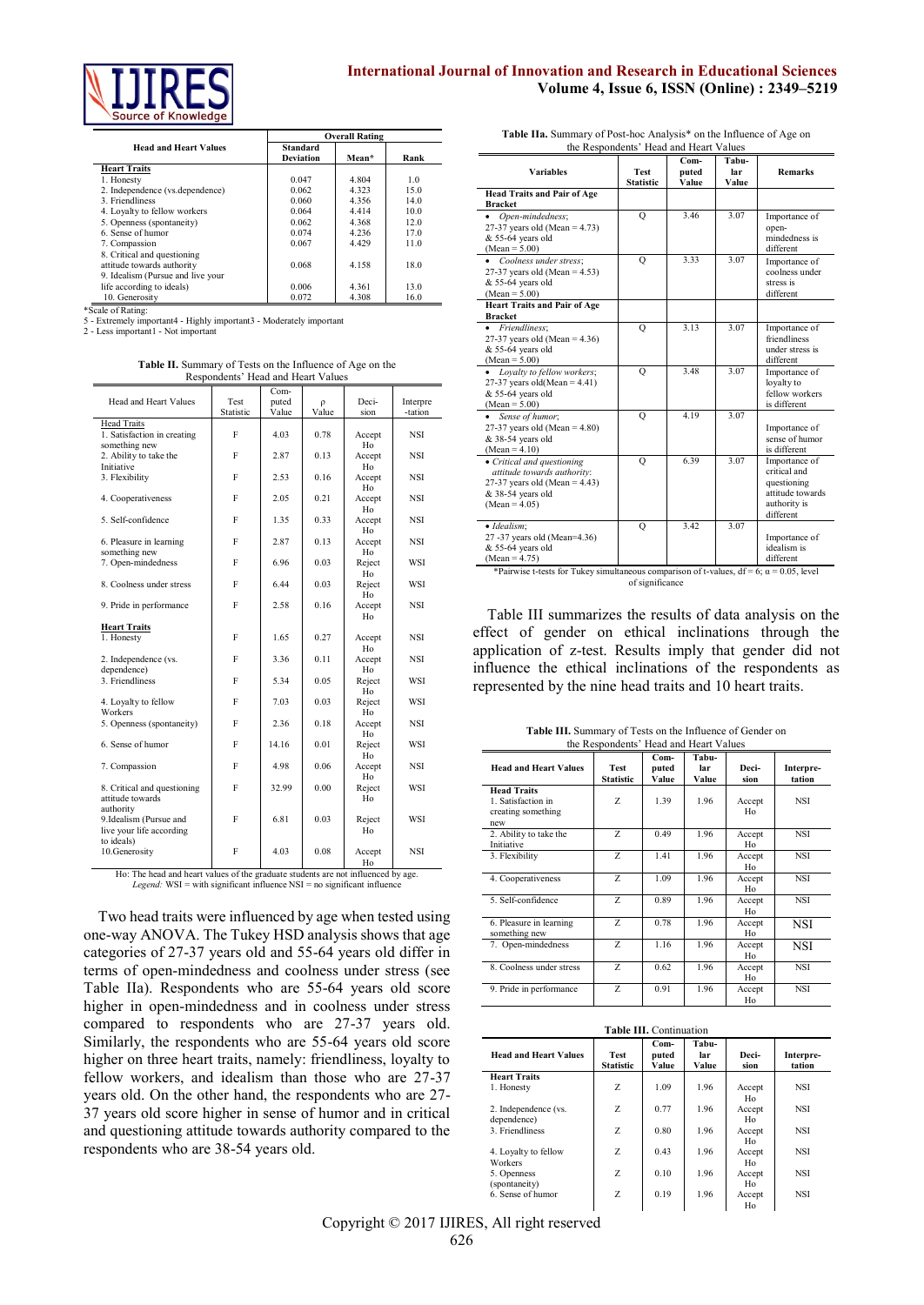

# **International Journal of Innovation and Research in Educational Sciences Volume 4, Issue 6, ISSN (Online) : 2349–5219**

| <b>Head and Heart Values</b>                                   | <b>Test</b><br><b>Statistic</b> | $Com-$<br>puted<br>Value | Tabu-<br>lar<br>Value | Deci-<br>sion | Interpre-<br>tation |
|----------------------------------------------------------------|---------------------------------|--------------------------|-----------------------|---------------|---------------------|
| 7. Compassion                                                  | Z                               | 0.72                     | 1.96                  | Accept<br>Ho  | <b>NSI</b>          |
| 8 Critical and<br>questioning attitude                         | Z                               | 0.62                     | 196                   | Accept<br>Ho  | <b>NSI</b>          |
| towards authority<br>9. Idealism (Pursue and<br>live your life | Z                               | 0.08                     | 196                   | Accept<br>Ho  | <b>NSI</b>          |
| according to ideals)<br>10. Generosity                         | Z                               | 1 20                     | 196                   | Accept<br>Ho  | <b>NSI</b>          |

Ho: The head and heart values of the respondents are not influenced by gender. *Legend:* WSI = with significant influence NSI = no significant influence

In Table IV, results of data analysis using one–factor ANOVA obtained results showing no significant difference on each of the head and heart traits on the four curricular programs where the respondents are affiliated.

**Table IV.** Influence of Curricular Program on the Respondents'

| Head and Heart Values                                             |                                 |                          |                       |               |                     |  |
|-------------------------------------------------------------------|---------------------------------|--------------------------|-----------------------|---------------|---------------------|--|
| <b>Head and Heart Values</b>                                      | <b>Test</b><br><b>Statistic</b> | $Com-$<br>puted<br>Value | Tabu-<br>lar<br>Value | Deci-<br>sion | Interpre-<br>tation |  |
| <b>Head Traits</b><br>1. Satisfaction in<br>creating something    | F                               | 0 34                     | 0.80                  | Accept<br>Ho  | <b>NSI</b>          |  |
| new<br>2. Ability to take the<br>Initiative                       | F                               | 0.30                     | 0.83                  | Accept<br>Ho  | NSI                 |  |
| 3. Flexibility                                                    | F                               | 0.33                     | 0.81                  | Accept<br>Ho  | <b>NSI</b>          |  |
| 4. Cooperativeness                                                | F                               | 0.26                     | 0.85                  | Accept<br>Ho  | NSI                 |  |
| 5. Self-confidence                                                | F                               | 0.18                     | 0.90                  | Accept<br>Ho  | NSI                 |  |
| 6. Pleasure in learning<br>something new                          | F                               | 0.22                     | 0.88                  | Accept<br>Ho  | NSI                 |  |
| 7. Open-mindedness                                                | F                               | 0.69                     | 0.88                  | Accept<br>Ho  | NSI                 |  |
| 8. Coolness under stress                                          | F                               | 0.80                     | 0.83                  | Accept<br>Ho  | NSI                 |  |
| 9. Pride in performance                                           | F                               | 0.33                     | 0.80                  | Accept<br>Ho  | <b>NSI</b>          |  |
| <b>Heart Traits</b>                                               |                                 |                          |                       |               |                     |  |
| 1. Honesty                                                        | F                               | 0.23                     | 0.88                  | Accept<br>Ho  | <b>NSI</b>          |  |
| 2. Independence (vs.<br>dependence)                               | F                               | 0.40                     | 0.76                  | Accept<br>Ho  | NSI                 |  |
| 3. Friendliness                                                   | F                               | 0.58                     | 0.64                  | Accept<br>Ho  | NSI                 |  |
| 4. Loyalty to fellow<br>Workers                                   | F                               | 0.64                     | 0.81                  | Accept<br>Ho  | <b>NSI</b>          |  |
| 5. Openness<br>(spontaneity)                                      | F                               | 0.16                     | 0.92                  | Accept<br>Ho  | NSI                 |  |
| 6. Sense of humor                                                 | F                               | 0.47                     | 0.94                  | Accept<br>Ho  | NSI                 |  |
| 7. Compassion                                                     | F                               | 0.47                     | 0.71                  | Accept<br>Ho  | NSI                 |  |
| 8. Critical and<br>questioning attitude<br>towards authority      | F                               | 0.29                     | 0.34                  | Accept<br>Ho  | NSI                 |  |
| 9. Idealism (Pursue and<br>live your life<br>according to ideals) | F                               | 0.59                     | 0.64                  | Accept<br>Ho  | NSI                 |  |
| 10. Generosity                                                    | F                               | 0.47                     | 0.71                  | Accept<br>Ho  | NSI                 |  |

Ho: The head and heart values of the respondents are not influenced by curricular program. *Legend:* WSI = with significant influence NSI = no significant influence

Results of data analysis using z statistic to determine any difference between the head and heart values of doctoral and master's students are shown in Table V. The master's students scored higher in satisfaction in creating something new (Mean = 4.96), a heart trait, compared to doctoral students (Mean  $= 4.32$ ). The doctoral students, scored higher on two heart traits, openness (spontaneity) (Mean = 4.93) and critical and questioning attitude towards authority (Mean = 4.89) compared to the master's students (Mean of 4.21 and 4.15, respectively).

| Table 5. Summary of Tests Difference between Master's and Doctoral Students' |
|------------------------------------------------------------------------------|
| Head and Heart Values                                                        |

|                                                                       |                               |                        | ricau anu rican<br>v alues |                    |                     |  |  |  |  |
|-----------------------------------------------------------------------|-------------------------------|------------------------|----------------------------|--------------------|---------------------|--|--|--|--|
| <b>Head and Heart Values</b>                                          | Test<br><b>Statis</b><br>-tic | Com-<br>puted<br>Value | Tabu-<br>lar<br>Value      | Deci-<br>sion      | Interpre-<br>tation |  |  |  |  |
| <b>Head Traits</b><br>1. Satisfaction in<br>creating something<br>new | Z                             | 2.29                   | 1.96                       | Reject<br>Ho       | WSI                 |  |  |  |  |
| 2. Ability to take the<br>Initiative                                  | Z                             | 1.44                   | 1.96                       | Accept<br>Ho       | NSI                 |  |  |  |  |
| 3. Flexibility                                                        | Z                             | 1.18                   | 1.96                       | Accept<br>Ho       | <b>NSI</b>          |  |  |  |  |
| 4. Cooperativeness                                                    | Z                             | 1.54                   | 1.96                       | Accept<br>Ho       | NSI                 |  |  |  |  |
| 5. Self-confidence                                                    | Z                             | 0.72                   | 1.96                       | Accept<br>Ho       | NSI                 |  |  |  |  |
| 6. Pleasure in learning<br>something new                              | Z                             | 0.61                   | 1.96                       | Accept<br>Ho       | <b>NSI</b>          |  |  |  |  |
| 7. Open-mindedness                                                    | Z                             | 1.50                   | 1.96                       | Accept<br>Ho       | <b>NSI</b>          |  |  |  |  |
| 8. Coolness under stress                                              | Z                             | 1.18                   | 1.96                       | Accept<br>Ho       | <b>NSI</b>          |  |  |  |  |
| 9. Pride in performance                                               | Z                             | 1.30                   | 196                        | Accept<br>Ho       | NSI                 |  |  |  |  |
| <b>Heart Traits</b><br>1. Honesty                                     | Z                             | 0.61                   | 1.96                       | Accept             | NSI                 |  |  |  |  |
| 2. Independence (vs.<br>dependence)                                   | Z                             | 1.14                   | 1.96                       | Ho<br>Accept<br>Ho | NSI                 |  |  |  |  |
| 3 Friendliness                                                        | Z                             | 142                    | 196                        | Accept<br>Ho       | <b>NSI</b>          |  |  |  |  |
| 4. Loyalty to fellow<br>Workers                                       | Z                             | 1.34                   | 196                        | Accept<br>Ho       | NSI                 |  |  |  |  |
| 5. Openness<br>(spontaneity)                                          | Z                             | 2.49                   | 1.96                       | Reject<br>Ho       | WSI                 |  |  |  |  |
| 6. Sense of humor                                                     | Z                             | 1.29                   | 1.96                       | Accept<br>Ho       | NSI                 |  |  |  |  |
| 7. Compassion                                                         | Z                             | 1.15                   | 196                        | Accept<br>Ho       | NSI                 |  |  |  |  |
| 8. Critical and<br>questioning attitude<br>towards authority          | Z                             | 2.30                   | 1.96                       | Reject<br>Ho       | WSI                 |  |  |  |  |
| 9. Idealism (Pursue and<br>live your life                             | Z                             | 0.59                   | 196                        | Accept<br>Ho       | NSI                 |  |  |  |  |
| according to ideals)<br>10. Generosity                                | Z                             | 0.50                   | 196                        | Accept<br>Ho       | NSI                 |  |  |  |  |

Ho: The head and heart values of the master's and doctoral students are different. *Legend:* WSI = with significant influence NSI = no significant influence

# **IV. DISCUSSION**

This study aims to (1) determine the head and heart values among graduate students at a state university in Catanduanes, Philippines; (2) to evaluate the influence of age, gender, and curricular program affiliation of the respondents on the head and heart values; and (3) to investigate any significant difference between the master's and doctoral students' attribution on the importance of the head and heart values.

Ten traits appeared to be important for the respondents' ethical inclinations. The most important is *honesty* (a heart trait) followed by all the head traits in the following order: *cooperativeness*, *open-mindedness*, *self-confidence*, *ability to take the initiative*, *pleasure in learning something new*, *flexibility*, *coolness under stress*, *pride in performance* and *satisfaction in creating something new*. The other nine heart traits got the rank of 10 to 18. These findings suggest that the respondents are more "corporate men and women" rather than "gamesmen". This result is in support of [6] contention that managers or professionals value head traits more than the heart traits. It shows that those who are specializing in "management" and are expecting to become junior or senior executives are inclined to prepare themselves to survive in the world of work through their intellectual qualities which may result in ignoring the "heart" qualities.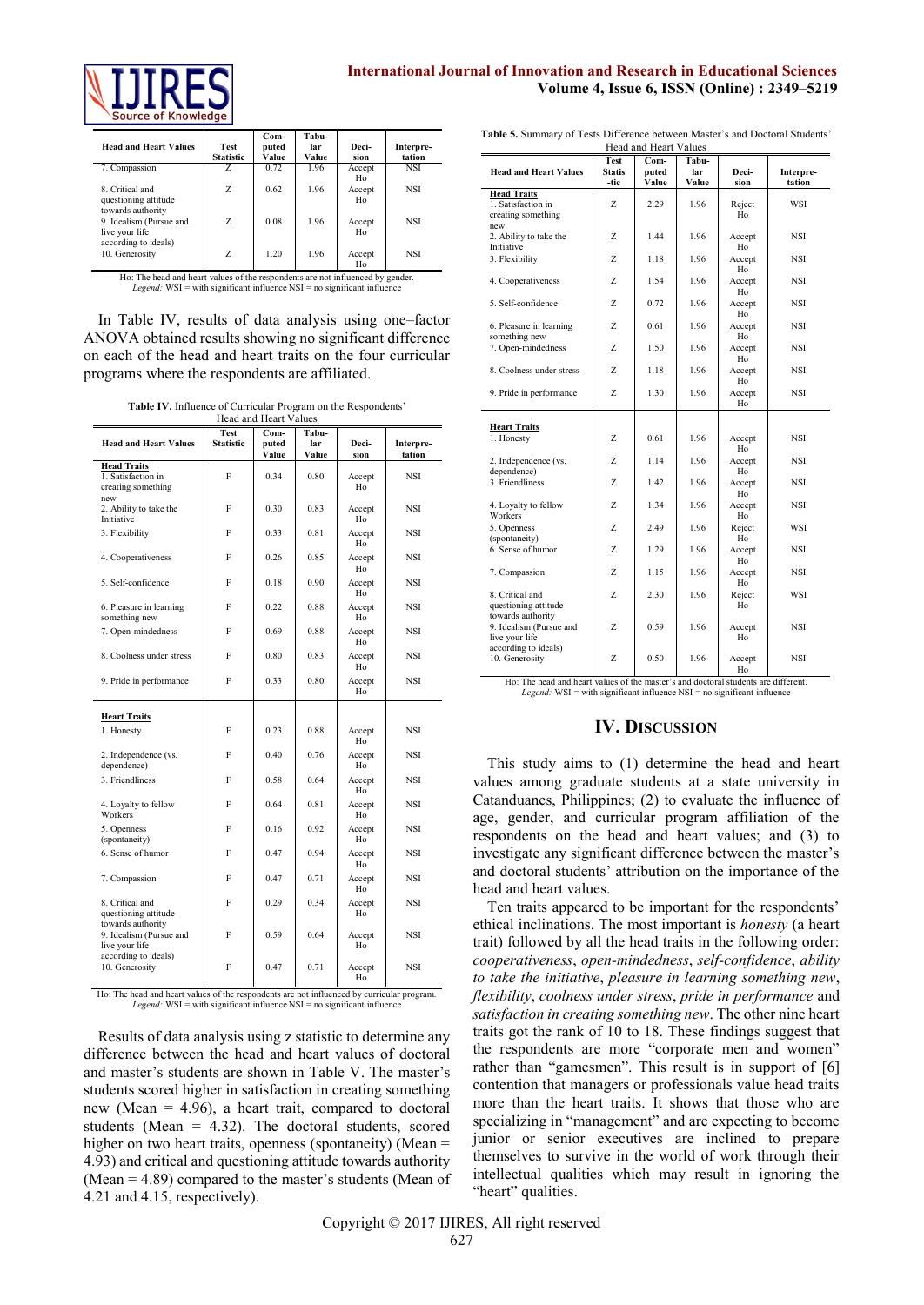

It is emphasized, however, that valuing *honesty* suggests that the respondents are well aware of being objective and unbiased in coming up with sound decision making. They value "integrity", a value which the university emphasized as one of its core values. In addition, these students have a course in their curriculum known as Social Responsibility and Good Governance as well as Ethics in Public Administration. Additionally, it is believed that students are aware and conscious of the value of honesty in any human endeavor considering the fact that they are all professionals. Professionals should adhere to the requisites of the "Code of Professional Ethics" [1]. Integrity and objectivity are two most important values expected from professionals. Integrity imposes an obligation to be straightforward and honest in all professional dealings. It also implies fair dealings and truthfulness which means that professionals must be objective in all decisions being made. Similarly, [8] reported that the marketing professionals he surveyed on ethical inclinations using [6] model were found to value "honesty" as the most important trait considering that these professionals are made to religiously observe their companies' code of ethics.

The findings which valued eight of the nine head traits more than any of the heart traits are in harmony with the findings reported by [18], [9], [25], [8], [2], [10], [3]. Looking at the dates when these related previous researches were conducted, it appears that in a span of three decades using the same instrument the findings are similar. A very thin line dividing between the findings of the present study and the previous studies are discussed for further understanding between now and the past years. At least, the respondents of the present study possess the most important trait in the business world—honesty.

[10] Reported that with their Australian and Filipino respondents, the Filipinos valued heart traits more than the head traits while the Australians valued head traits more than the heart traits. In the present study, the subjects valued the head traits more than the heart traits as Filipinos and are in their own country. It shows that when in a different country, Filipinos tend to value the importance of the heart traits. This finding invites attention which may need further study for more in-depth analysis concerning cultural implications through actual observations rather than the use of questionnaire in gathering the data. Likewise, [9] commented that it is difficult to find a direct explanation as to whether those who value head traits more than the heart traits are less ethical than those who value the heart traits to be more important. As mentioned earlier, the present study came up with results which ranked honesty as the highest. This trait is a feature of the heart.

The findings of [2] reported findings consistent with [7] that accounting students in Cyprus demonstrate a preference for honesty which concurs the finding of the present study. Similar with the present study, the other heart traits were found to be of less important than the head traits. Consistent with the findings of the present study, [3] reported that business senior students are inclined in giving more importance to head traits which suggests that these students are vulnerable to an unethical corporate culture. [3] Asserts that business students to be more ethical managers in the future must reinforce the values of open-mindedness, independence, friendliness, humor, idealism, and critical of authority.

The findings of the current study on the effect of age on ethical inclinations are consistent with those reported by previous researchers. It appears that younger individuals are less focused on ethical issues but as they get older they progress to a higher stage of moral development as reported by [14], [11], and [12] reported as well that older individuals exhibit more ethical inclinations than those who are younger. A study which was conducted with accounting students as subjects concluded that older accounting students were more likely to detect ethical issues in the professional scenario [9].

Looking at the nature of the respondents in the present study, [9] conclusion seems relevant. The graduate students involved in the present study are already employed; and considering those in the later career bracket some of them are department heads in government offices or principals in secondary and elementary education in the Department of Education, Division of Catanduanes. Hence, it lends similar orientation that as they get older they are more likely to detect or understand what is right or wrong in the workplace as what ethics is all about.

Age did not show any significant effect on the other seven head traits. Regardless of age bracket, the subjects perceived *satisfaction in creating something new*, *ability to take the initiative*, *flexibility*, *cooperativeness*, *selfconfidence*, *pleasure in creating something new*, and *pride in performance* as important. Of the 10 heart traits, five traits were found to be influenced by age. These traits include *friendliness*, *loyalty to fellow workers*, *sense of humor*, *critical and questioning attitude towards authority*, and *idealism*. The respondents in the age bracket of 55-64 years old were ascertained to be more friendly, loyal to fellow workers, and idealistic. Those who are 27-37 years old exhibited sense of humor and with critical and questioning attitude towards authority more than did the other age groups. The finding that older individuals are ethical than those who are younger is consistent with the findings reported by [13] and [14]. These studies reported that younger individuals are less focused on ethical issues but as they get older they progress to a higher stage of moral development. In addition, [11] and [12] concluded that older individuals exhibit more ethical inclinations.

In terms of gender, male and female graduate students exhibited similar ethical inclinations. This finding is consistent with the results gleaned by [18], [9], [14], [5], and [19] that gender has no significant difference in ethical perceptions or judgments. Similarly, when the graduate students were grouped according to their curricular program affiliation, they possess similar inclinations to ethical judgments as provided by their head and heart values. On the test of difference between master's and doctoral students on the importance of head and heart traits, *satisfaction in creating something new* showed significant difference between the two groups. The master's students have higher level of satisfaction in creating something new. It can be attributed to the fact that master's students are exposed to work experiences different from those who are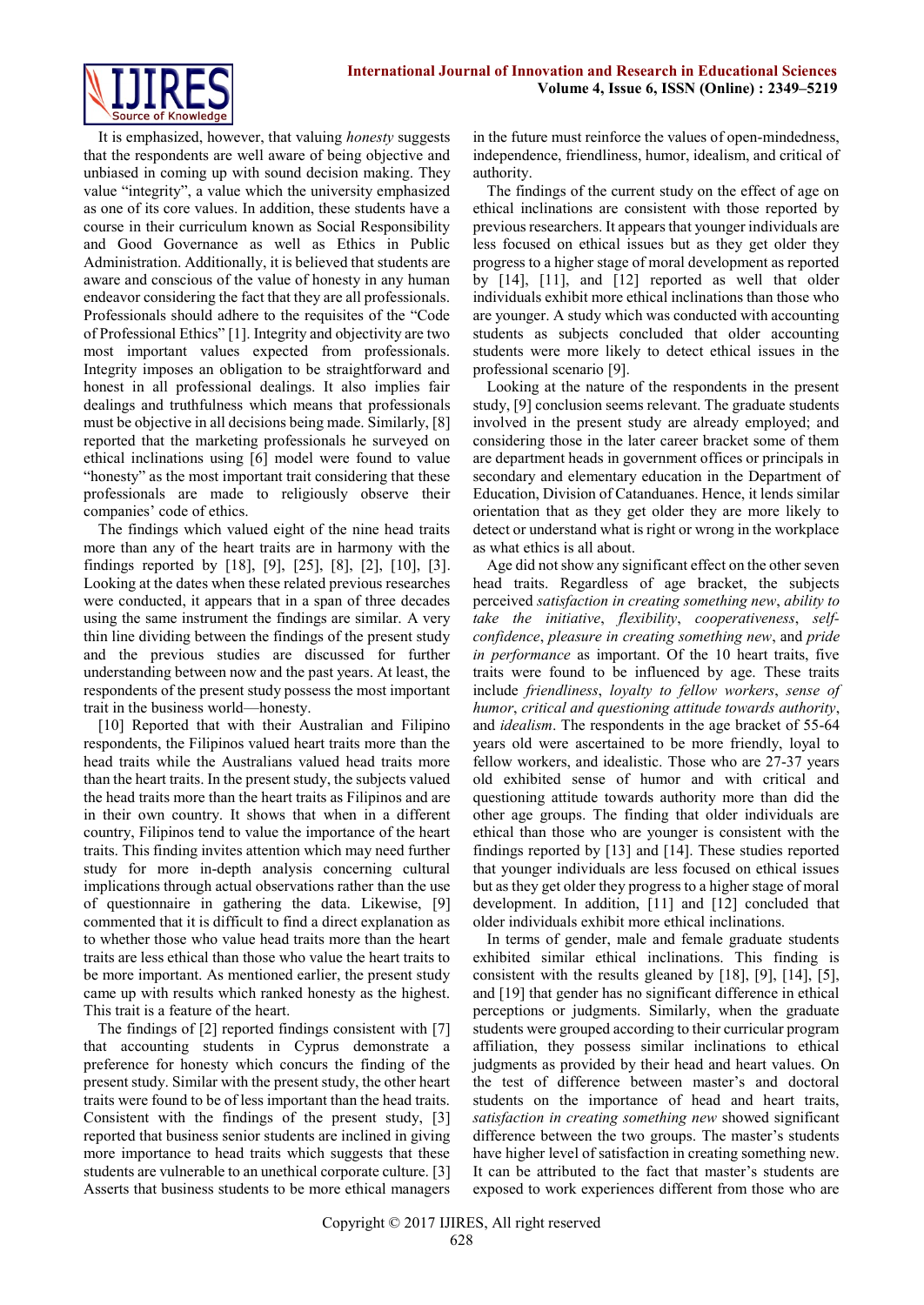

in the doctoral program. Most master's students who participated in the study are employed as support staff in public offices or are employed in the private sector engaged in business. The doctoral students, on the other hand, are employed as educators or as principals and supervisors in educational institutions.

In a similar instance, the doctoral students exhibit higher level of importance on two heart traits, *openness* and *critical and questioning attitudes towards authority* than the master's students. The degree of *openness* in the workplace would depend on the nature of work that the graduate students are involved. It is inferred that the doctoral students may be more open or spontaneous in accepting challenging ideas given their exposure and length of experiences at work. Their exposure in the workplace may contribute to this ethical inclination.

The *critical and questioning attitude towards authority* among the master's and doctoral students may depend as well on the degree of exposure in their fields of specialization. The graduate students' exposure to management and administration can contribute to their witty minds in looking for effective solutions to give way to sound management decisions. This finding is consistent with the results reported by [10]. They concluded that their Filipino subjects depicted ethical values which value more of the heart traits than the head traits.

Findings on the eight head traits (i.e., *satisfaction in creating something new*, *ability to take the initiative*, *flexibility*, *cooperativeness*, *self-confidence*, *pleasure in learning something new*, *coolness under stress*, and *pride in performance*) and 10 heart traits (i.e., *honesty*, *independence vs dependence*, *friendliness*, *loyalty to fellow workers*, *sense of humor*, *compassion*, *idealism*, and *generosity*) show that the master's and doctoral students at a state university in Catanduanes, Philippines have common ethical inclinations and judgments. It does not matter whether one is a master's or a doctoral student to have selfconfidence, for example. Also, to be honest in anything one does has nothing to do with the level of graduate education he/she is enrolled in.

Given the results and discussion of the findings, it appears that the graduate students in this study despite differences in some of the traits which measure their head and heart values, yet it shows that they value the head traits more than the heart traits. Considering the thin line separating the nine head traits from the 10 heart traits, the findings suggest that educational institutions must be aware on how to prepare students in their future careers with the necessary skills, competence, and values expected in the world of work.

## **V. CONCLUSION**

A typical graduate student in the current setting value head traits more than the heart traits. Honesty is valued as extremely important in achieving career success. Older graduate students are open-minded and cool under stress. They are friendly, loyal to their fellow workers, with sense of humor, critical towards authority, and idealistic. Male and female graduate students have similar ethical inclinations as regards the importance of head and heart values. Graduate students affiliated in the Master in Business Administration, Master of Public Administration, Master of Arts in Educational Management, and Doctor of Philosophy in Educational Management have similar ethical inclinations as regards the importance of head and heart values. On the other hand, master's and doctoral students have different perceptions on the importance of *satisfaction in creating something new* as a head trait; and on the importance of two heart traits, *openness (spontaneity)* and *critical and questioning attitude towards authority*.

#### **ACKNOWLEDGMENT**

The author is indebted to the Master's and Doctoral students who participated in the study, and to the Office of Research and Development Services of the Catanduanes State University for the logistics support. The author, of course, take full responsibility for the opinions and interpretations expressed in this paper.

# **REFERENCES**

- [1] M.E. Balatbat-Cabrera. *Public accountancy profession*, *2013- 2014 edition*, Manila: GIC Enterprises & Co., Inc. (2014).
- [2] M. Krambia-Kapardis, M., A. Zopiatis, and A. Kapardis. A. Ethical traits of accountants and accounting trainees. Paper presented at the 2008 AFAANZ/IAAER Conference held in Sydney, Australia on July 6-8, 2008.
- [3] J. A. Ruhe. Value importance for success: a longitudinal study. *SAM Advanced Management Journal*, (1991), *56*(1), 10-15.
- [4] I. Phau and G. Kea. Attitudes of university students toward business ethics: a cross-national investigation of Australia, Singapore and Hong Kong. *Journal of Business Ethics*, 2006, *72*, 61-75.
- [5] S. Sedmak and B. Nastav. Perception of ethical behavior among business studies students. *Proceedings of the 11th International Conference at Ankara, Turkey, 24-27 November 2010*, pp. 1175- 1189.
- [6] M. Maccoby. *The gamesman,* New York: Simon and Schuster, 1976.
- [7] M. J. Abdolmohammadi and C. R. Baker. Accountants' value preferences and moral reasoning, *Journal of Business Ethics*, *2006, 69*, 11-25.
- [8] C. M. Kochunny, H. P. Rogers, and A. O. Ogbuehi. Head and heart orientation: a measure of marketers' predisposition for ethical conduct. *Journal of Applied Business Research*, *1996, 13*(1), 105-113.
- [9] S. Y. S. Chan and P. Leung. The effects of accounting students' ethical reasoning and personal factors on their ethical sensitivity, *Managerial Auditing Journal*, *2006, 21*, 436-457.
- [10] P. W. O'Brien and L. C. Brillante. Differential Perceptions of Maccoby's Head/Heart Traits: A Comparison of Australian and Asian Students. Paper presented at the Australia and New Zealand Academy of Management Annual Conference, held at Deakin University, Geelong, Victoria, Australia on December 5 – 8, 1993.
- [11] D. E. Allmon, D. Page, and R. Roberts. Determinants of perceptions of cheating: ethical orientation, personality and demographics. *Journal of Business Ethics*, *2000, 23*, 411-422.
- [12] P. Miesing and J. Preble. A comparison of five business philosophies. *Journal of Business Ethics*, *1985*, *4*, 465-476.
- [13] R. A. Lawson. Is classroom cheating related to business students' propensity to cheat in the "real world" ? *Journal of Bu- -siness Ethics*, *2004, 49*, 189-199.
- [14] J. Lawrence and M. Shaub. The ethical construction of auditors; and examination of the effects of gender and career level. *Managerial Finance*, *1997*, *23*(12), 52-68.
- [15] T. L. N. Emerson, S. J. Conroy, and C. W. Stanley. Ethical attitu-